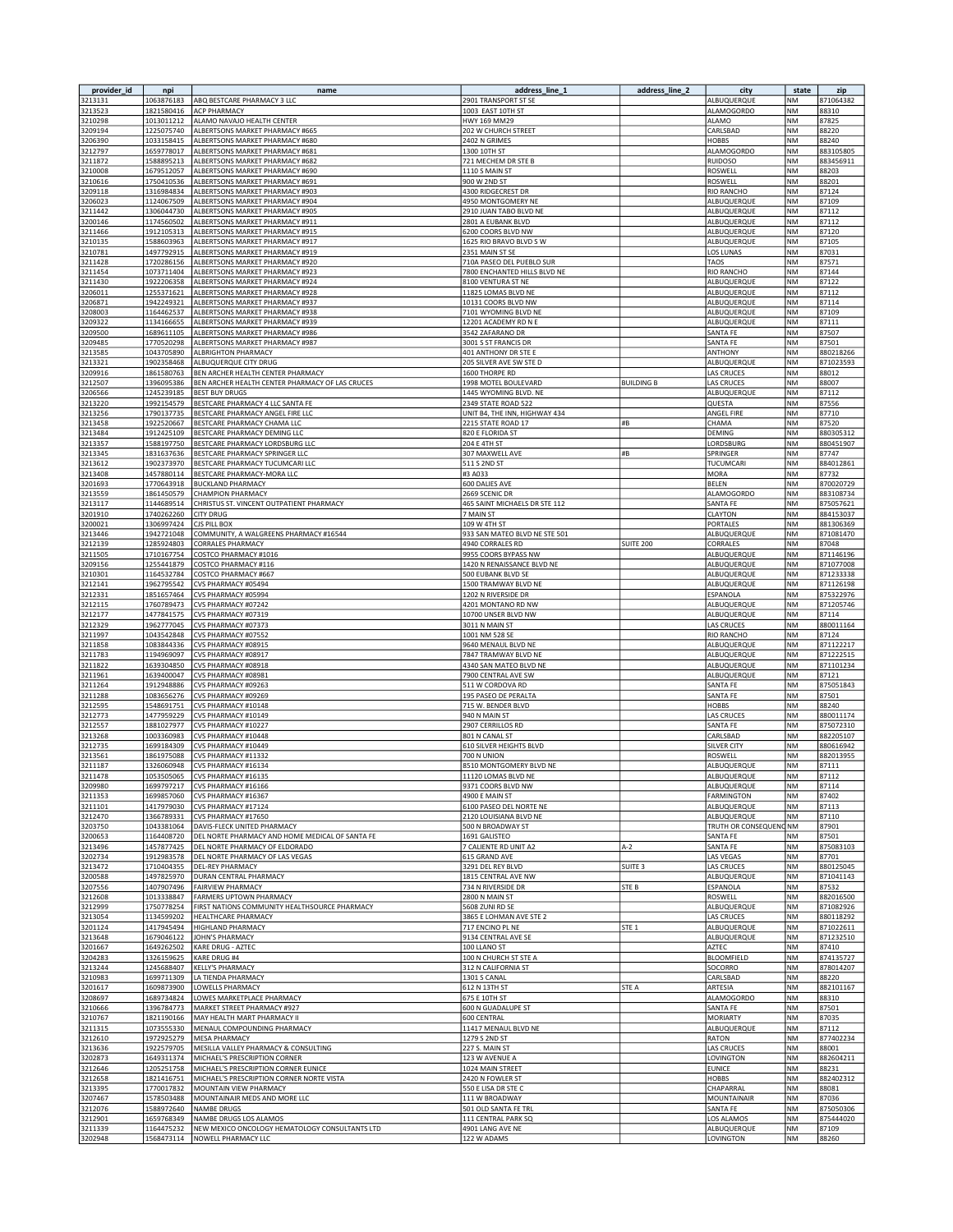| 3213270            | 1861949851               | PARKHURST PHARMACY                                       | 1208 BONITA ST SUITE A                         |                   | <b>GRANTS</b>                          | ΝM              | 87020                  |
|--------------------|--------------------------|----------------------------------------------------------|------------------------------------------------|-------------------|----------------------------------------|-----------------|------------------------|
| 3211000            | 1114080439               | PHARMACA INTEGRATIVE PHARMACY                            | 530 W CORDOVA RD                               | STE B             | <b>SANTA FE</b>                        | NM              | 875051854              |
| 3200627<br>3212898 | 1568545051<br>1124414214 | PHARMACY PLUS - BERNALILLO<br>PHIL'S PHARMACY            | 407 W HWY 550<br>5510 LOMAS NE                 |                   | <b>BERNALILLO</b><br>ALBUQUERQUE       | <b>NM</b><br>NM | 87004<br>87110         |
| 3206198            | 1578635199               | PINON FAMILY PHARMACY                                    | 2300 B E 30TH                                  | <b>SUITE 101</b>  | <b>FARMINGTON</b>                      | NM              | 87401                  |
| 3212723            | 1942615570               | PLAINS REGIONAL MEDICAL CENTER PHARMACY                  | 2401 W 21ST ST                                 |                   | CLOVIS                                 | NM              | 881012006              |
| 3204702            | 1245392851               | PLAZA DRUGS                                              | 178 BRIDGE ST                                  |                   | <b>LAS VEGAS</b>                       | NM              | 877013497              |
| 3200336            | 1346455680               | RODEN-SMITH PHARMACY                                     | 305 E LLANO ESTACADO BLVD                      |                   | <b>CLOVIS</b>                          | NM              | 88101                  |
| 3209497<br>3210147 | 1982749453<br>1568498335 | ROUTE 66 PHARMACY<br>SAFEWAY PHARMACY #1438              | 117 CAMINO DE VIDA STE 200<br>415 N MAIN AVE   |                   | <b>SANTA ROSA</b><br>AZTEC             | NM<br>NM        | 88435<br>874101927     |
| 3212280            | 1861762080               | SAFEWAY PHARMACY #1743                                   | 980 US HIGHWAY 491                             |                   | <b>GALLUP</b>                          | NM              | 873015339              |
| 3210589            | 1003852864               | SAFEWAY PHARMACY #2004                                   | 3540 E MAIN ST                                 |                   | <b>FARMINGTON</b>                      | NM              | 874025329              |
| 3210313            | 1962420661               | SAMS PHARMACY 10-4703                                    | 10600 COORS BYPASS NW                          |                   | ALBUQUERQUE                            | NM              | 871143930              |
| 3210743            | 1245257393               | SAMS PHARMACY 10-4784                                    | 2711 N. TELSHOR BLVD                           |                   | <b>LAS CRUCES</b>                      | NM              | 880118202              |
| 3211149<br>3211303 | 1700803863<br>1346267408 | SAMS PHARMACY 10-4938<br>SAMS PHARMACY 10-4961           | 1421 N RENAISSANCE BLVD NE<br>4400 N MAIN ST   |                   | ALBUQUERQUE<br>ROSWELL                 | NM<br>NM        | 871077018<br>882010314 |
| 3210642            | 1336166487               | SAMS PHARMACY 10-6347                                    | <b>4500 E MAIN</b>                             |                   | <b>FARMINGTON</b>                      | NM              | 874028665              |
| 3210868            | 1265459325               | SAMS PHARMACY 10-6408                                    | 4201 RODEO RD                                  |                   | SANTA FE                               | NM              | 875074837              |
| 3210440            | 1427075571               | SAMS PHARMACY 10-6672                                    | 300 EUBANK BLVD NE                             |                   | ALBUQUERQUE                            | NM              | 871232755              |
| 3207861<br>3212468 | 1669579595<br>1558446187 | SAMS REGENT PHARMACY<br>SAN JUAN ONCOLOGY ASSOCIATES, PC | 7120 WYOMING NE<br>2325 E 30TH ST              | STE 7B            | ALBUQUERQUE<br><b>FARMINGTON</b>       | NM<br>NM        | 871094869<br>874018900 |
| 3209207            | 1437197514               | SAV-ON PHARMACY #0925                                    | 2551 E LOHMAN AVE                              |                   | <b>LAS CRUCES</b>                      | NM              | 880118233              |
| 3209459            | 1346288420               | SAVON PHARMACY #1909                                     | 1285 EL PASEO RD                               |                   | LAS CRUCES                             | NM              | 880016000              |
| 3208940            | 1851330237               | SAVON PHARMACY #3914                                     | 1956 HWY 180 E                                 |                   | <b>SILVER CITY</b>                     | NM              | 880617781              |
| 3204207            | 1497880470               | SHARE N CARE PHARMACY AND MEDICAL SUPPLY                 | 701 DALIES AVE                                 |                   | BELEN                                  | NM              | 87002                  |
| 3212343<br>3206302 | 1740549054<br>1093730616 | SIERRA BLANCA PHARMACY<br>SMITHS PHARMACY #409           | 1206 MECHEM DR<br>600 EAST 20TH ST             |                   | <b>RUIDOSO</b><br><b>FARMINGTON</b>    | NM<br>NM        | 883457206<br>87401     |
| 3206415            | 1902821523               | SMITHS PHARMACY #413                                     | 1000 RIO RANCHO DR                             |                   | <b>RIO RANCHO</b>                      | <b>NM</b>       | 87124                  |
| 3206528            | 1811912439               | SMITHS PHARMACY #414                                     | 2580 MAIN ST                                   |                   | LOS LUNAS                              | NM              | 87031                  |
| 3206720            | 1720003346               | SMITHS PHARMACY #423                                     | 6125 4TH ST NW                                 |                   | ALBUQUERQUE                            | NM              | 87107                  |
| 3210111<br>3207289 | 1356366983<br>1366467987 | SMITHS PHARMACY #424<br>SMITHS PHARMACY #426             | #2B HWY 344<br>224 PASEO PUEBLO SUR            |                   | <b>EDGEWOOD</b><br>TAOS                | NM<br>NM        | 87015<br>87571         |
| 3208508            | 1710902341               | SMITHS PHARMACY #427                                     | 200 TRAMWAY SE                                 |                   | ALBUQUERQUE                            | NM              | 87123                  |
| 3207102            | 1457376071               | SMITHS PHARMACY #432                                     | 31 SHERWOOD BLVD                               |                   | <b>WHITE ROCK</b>                      | NM              | 87547                  |
| 3207835            | 1275558892               | SMITHS PHARMACY #439                                     | 4700 TRAMWAY NE                                |                   | ALBUQUERQUE                            | NM              | 87111                  |
| 3207607<br>3208990 | 1881611408<br>1538184163 | SMITHS PHARMACY #446<br>SMITHS PHARMACY #448             | 6001 LOMAS NE<br>8301 GOLF COURSE RD NW        |                   | ALBUQUERQUE<br>ALBUQUERQUE             | NM<br>NM        | 87110<br>87120         |
| 3208736            | 1699792218               | SMITHS PHARMACY #450                                     | 8040 ACADEMY RD NE                             |                   | ALBUQUERQUE                            | NM              | 87111                  |
| 3210212            | 1265457899               | SMITHS PHARMACY #459                                     | 8100 WYOMING NE SUITE A                        |                   | ALBUQUERQUE                            | NM              | 87109                  |
| 3210022            | 1447275078               | SMITHS PHARMACY #461                                     | 2308 CERRILLOS ROAD                            |                   | <b>SANTA FE</b>                        | NM              | 87501                  |
| 3211529            | 1063693943               | SMITHS PHARMACY #463                                     | 4800 MCMAHON BLVD NW                           |                   | ALBUQUERQUE                            | NM              | 871145010              |
| 3210490<br>3210515 | 1508883125<br>1326065947 | SMITHS PHARMACY #467<br><b>SMITHS PHARMACY #485</b>      | 751 TRINITY DR STE 100<br>4016 LOUISIANA NE    |                   | LOS ALAMOS<br>ALBUQUERQUE              | NM<br>NM        | 87544<br>87110         |
| 3210539            | 1144247768               | SMITHS PHARMACY #491                                     | 2110 PACHECO                                   |                   | SANTA FE                               | NΜ              | 87501                  |
| 3210527            | 1235156852               | SMITHS PHARMACY #494                                     | 5850 EUBANK NE                                 |                   | ALBUQUERQUE                            | NM              | 87111                  |
| 3210503            | 1417974031               | SMITHS PHARMACY #496                                     | 3701 CONSTITUTION NE                           |                   | ALBUQUERQUE                            | NM              | 87110                  |
| 3210488<br>3206821 | 1083639611<br>1639194251 | SMITHS PHARMACY #498<br>SMITHS PHARMACY #571             | 111 COORS RD NW<br>1601 ARENAL SW              |                   | ALBUQUERQUE<br>ALBUQUERQUE             | NM<br>NM        | 87121<br>87105         |
| 3211719            | 1043457187               | SOUTHWEST CARE CENTER                                    | 649 HARKLE RD STE C                            |                   | SANTA FE                               | NM              | 87505                  |
| 3213674            | 1609336460               | SOUTHWEST CARE CENTER                                    | 901 W ALAMEDA ST                               |                   | SANTA FE                               | NM              | 875011681              |
| 3212949            | 1487034591               | SOUTHWEST CARE CENTER PHARMACY                           | 4710 JEFFERSON STREET NE                       | <b>SUITE A</b>    | ALBUQUERQUE                            | NM              | 87109                  |
| 3205831<br>3201100 | 1700810959<br>1093851602 | SOUTHWESTERN MEDICAL PHARMACY                            | 2402 W PIERCE                                  | ST <sub>1</sub> A | CARLSBAD                               | NM              | 882203595              |
|                    |                          |                                                          |                                                |                   |                                        |                 |                        |
|                    |                          | THE MEDICINE CHEST                                       | 1123 CANDELARIA RD NW                          |                   | ALBUQUERQUE                            | NM              | 87107                  |
| 3212418<br>3204219 | 1902169816<br>1407986680 | THE MEDICINE SHOPPE PHARMACY<br>TRUST PHARMACY           | 1275 A S SECOND ST<br>1000 ROOSEVELT           |                   | <b>RATON</b><br><b>GRANTS</b>          | NM<br>NM        | 87740<br>870202118     |
| 3205932            | 1730287749               | UNITED DRUG SUPERSTORE                                   | 221 W HALL ST                                  |                   | <b>HATCH</b>                           | NM              | 879370427              |
| 3201528            | 1942242516               | VICTOR'S REGENT PHARMACY                                 | 1643 ISLETA BLVD SW                            |                   | ALBUQUERQUE                            | NM              | 871054633              |
| 3208445            | 1376676783               | VILLAGE PHARMACY INC                                     | 1719 S AVE D                                   |                   | <b>PORTALES</b>                        | NM              | 88130                  |
| 3200069<br>3212090 | 1811902711<br>1104120047 | WALGREENS<br>WALGREENS                                   | 2105 CENTRAL AVE NW<br>5721 AIRPORT RD         |                   | ALBUQUERQUE<br>SANTA FE                | NM<br><b>NM</b> | 871041605<br>87507     |
| 3211808            | 1669616942               | WALGREENS #10808                                         | 100 ROSEDALE RD                                |                   | <b>SILVER CITY</b>                     | NM              | 880618742              |
| 3204067            | 1285641183               | WALGREENS #11360                                         | 11200 MONTGOMERY BLVD NE                       |                   | ALBUQUERQUE                            | NM              | 871112677              |
| 3211593            | 1346413507               | WALGREENS #11361                                         | 1861 MAIN ST NW                                |                   | LOS LUNAS                              | NM              | 870314853              |
| 3211860<br>3211632 | 1265662951<br>1255589149 | WALGREENS #11458<br>WALGREENS #11958                     | 3990 E LOHMAN AVE<br>3632 MENAUL BLVD NE       |                   | <b>LAS CRUCES</b><br>ALBUQUERQUE       | NM<br><b>NM</b> | 880118274<br>87110     |
| 3211543            | 1043491681               | WALGREENS #11959                                         | 5201 CENTRAL AVE NE                            |                   | ALBUQUERQUE                            | NM              | 871081328              |
| 3208015            | 1265447163               | WALGREENS #11960                                         | 1256 EL PASEO ROAD                             |                   | LAS CRUCES                             | NM              | 880016026              |
| 3211896            | 1093948754               | WALGREENS #12004                                         | 8011 VENTURA NE                                |                   | ALBUQUERQUE                            | NM              | 87122                  |
| 3211947<br>3211884 | 1356679518<br>1053542225 | WALGREENS #12270<br>WALGREENS #12407                     | 2101 NORTHERN BLVD NE<br>10800 UNSER BLVD NW   |                   | <b>RIO RANCHO</b><br>ALBUQUERQUE       | NM<br>NM        | 871244727<br>87114     |
| 3211985            | 1760713572               | WALGREENS #12469                                         | 2700 W PICACHO AVE                             |                   | <b>LAS CRUCES</b>                      | NM              | 880078721              |
| 3211909            | 1952534125               | WALGREENS #12751                                         | 811 PASEO DEL PUEBLO SUR                       |                   | <b>TAOS</b>                            | NM              | 875716395              |
| 3206770            | 1992710891               | WALGREENS #1279                                          | 2950 CENTRAL AVE SE                            |                   | ALBUQUERQUE                            | NM              | 871062263              |
| 3211935<br>3212038 | 1114255775<br>1093035891 | WALGREENS #12793<br>WALGREENS #13164                     | 801 W JOE HARVEY BLVD<br>9601 GIBSON BLVD SW   |                   | <b>HOBBS</b><br>ALBUQUERQUE            | NM<br>NM        | 88240<br>871218142     |
| 3212571            | 1619304482               | WALGREENS #13927                                         | 3375 RINCONADA BLVD                            |                   | LAS CRUCES                             | NM              | 880117295              |
| 3207950            | 1356356257               | WALGREENS #15033                                         | 3401 ISLETA BLVD, SW                           |                   | ALBUQUERQUE                            | NM              | 871055836              |
| 3212456            | 1245583350               | WALGREENS #15603                                         | 122 N GOLD AVE                                 |                   | DEMING                                 | NM              | 880303702              |
| 3212660<br>3212569 | 1326450602<br>1881027290 | WALGREENS #15607<br>WALGREENS #15929                     | 1509 E SANTA FE AVE<br>201 CEDAR ST SE STE 102 |                   | <b>GRANTS</b><br>ALBUQUERQUE           | NM<br>NM        | 870204005<br>871064923 |
| 3212862            | 1154714921               | WALGREENS #16391                                         | 500 WALTER STREET                              | <b>SUITE 202</b>  | ALBUQUERQUE                            | NM              | 871022543              |
| 3208116            | 1215948443               | WALGREENS #1941                                          | 1200 S MAIN ST                                 |                   | ROSWELL                                | NM              | 882035547              |
| 3210919            | 1568477610               | WALGREENS #2026                                          | 100 E HWY 550                                  |                   | <b>BERNALILLO</b>                      | NM              | 870045967              |
| 3210957<br>3210945 | 1477568525<br>1922015965 | WALGREENS #2050<br>WALGREENS #2053                       | 315 N MAIN ST<br>6565 PARADISE BLVD NW         |                   | <b>BELEN</b><br>ALBUQUERQUE            | NM<br>NM        | 870023715<br>871141467 |
| 3200603            | 1366457269               | WALGREENS #23                                            | 5001 MONTGOMERY BLVD NE                        |                   | ALBUQUERQUE                            | NM              | 871091308              |
| 3208053            | 1083629984               | WALGREENS #2349                                          | 1401 NORTH TURNER ST                           |                   | <b>HOBBS</b>                           | NM              | 882404313              |
| 3208091            | 1891700795               | WALGREENS #2425                                          | 620 MILLS AVENUE                               |                   | LAS VEGAS                              | NM              | 877014671              |
| 3200108<br>3206681 | 1548275449<br>1184639080 | WALGREENS #2900<br>WALGREENS #3366                       | 1096 S ST FRANCIS DR<br>3400 COORS BLVD NW     |                   | SANTA FE<br>ALBUQUERQUE                | NM<br>NM        | 875051654<br>87120     |
| 3208837            | 1346255247               | WALGREENS #3367                                          | 8011 HARPER DR NE                              |                   | ALBUQUERQUE                            | NM              | 871111054              |
| 3209221            | 1255346151               | WALGREENS #3934                                          | 3298 CERRILLOS ROAD                            |                   | SANTA FE                               | NM              | 875052925              |
| 3206249            | 1275548174               | WALGREENS #4047                                          | 101 COORS BLVD NW                              |                   | ALBUQUERQUE                            | NM              | 871212016              |
| 3207582            | 1447265343               | WALGREENS #4187                                          | 1941 SOUTHERN BLVD SE                          |                   | RIO RANCHO                             | NM              | 871243510              |
| 3209360<br>3209358 | 1578578621<br>1710993118 | WALGREENS #4421<br>WALGREENS #4510                       | 3100 N MAIN ST<br>4221 E MAIN ST               |                   | <b>LAS CRUCES</b><br><b>FARMINGTON</b> | NM<br>NM        | 880011162<br>874028637 |
| 3207378            | 1538174438               | WALGREENS #4649                                          | 3501 LOMAS BLVD NE                             |                   | ALBUQUERQUE                            | NM              | 87106                  |
| 3209473            | 1487669537               | WALGREENS #4650                                          | 138 SUDDERTH DR                                |                   | <b>RUIDOSO</b>                         | NM              | 883456025              |
| 3205677            | 1902813801               | WALGREENS #4651                                          | 10236 COORS BYPASS NW                          |                   | ALBUQUERQUE                            | NM              | 871144088              |
| 3208089<br>3200247 | 1346257243<br>1457366353 | WALGREENS #4911<br>WALGREENS #4950                       | 6000 COORS BLVD NW<br>700 E 21ST STREET        |                   | ALBUQUERQUE<br>CLOVIS                  | NM<br>NM        | 871202702<br>881013703 |
| 3207354            | 1629083522               | WALGREENS #5157                                          | 1115 N RIVERSIDE DR                            |                   | ESPANOLA                               | NM              | 875322802              |
| 3208483            | 1528073426               | WALGREENS #5158                                          | 4051 SOUTHERN BLVD SE                          |                   | RIO RANCHO                             | NM              | 871242069              |
| 3206794<br>3210236 | 1801801709<br>1104831254 | WALGREENS #5350<br>WALGREENS #5731                       | 1835 N MAIN ST<br>9500 GOLF COURSE RD NW       |                   | ROSWELL<br>ALBUQUERQUE                 | NM<br>NM        | 882015168<br>871144270 |